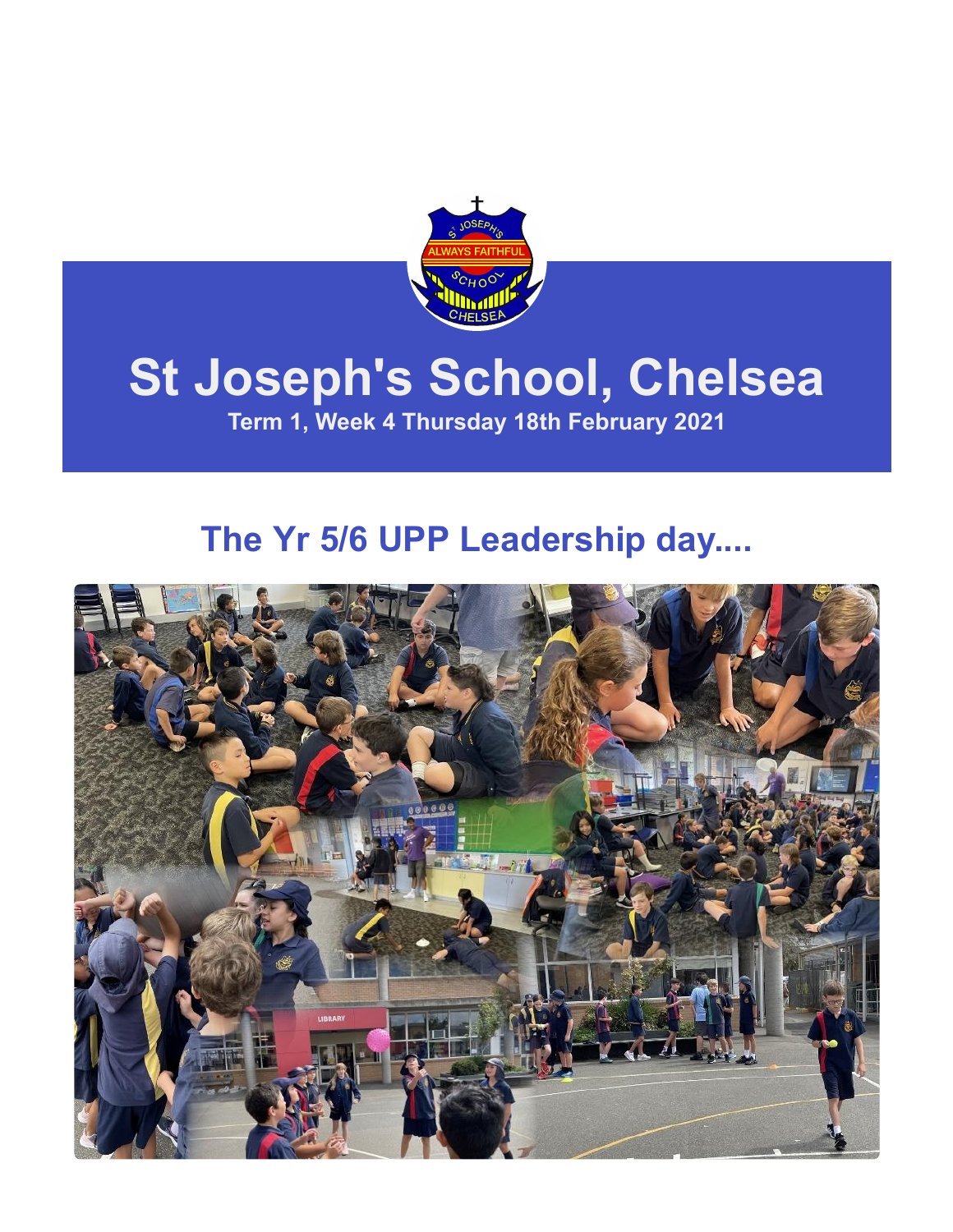

### Dear Families,

What a week! Thank you again for all your efforts with supporting your child's learning during our brief lockdown.

The children are very happy to be back and it is great to see them all at school playing happily.

The Learning Conferences had been postponed and are now on next week. Please see the attached flyer with details on how to book.

Our working bee has been postponed until Friday 12th March. Please look and register on Operoo.

Tomorrow we will celebrate Mass as a school for the first time this year. Unfortunately parents are unable to attend. In the afternoon our leadership assembly will be streamed live. A link to the ceremony will be sent tomorrow.

### **Marine Ambassador 2021**

During remote I interviewed 21 year 6 students who sent me an application to represent St Joseph's as a Marine Ambassador for 2021. We were only able to choose 5 students. Today they went to Portsea to swim with the dolphins. Unofrtunately there were no dolphins to swim with but there were seals this year. During the year they will be learning more about Marine life and will share it with the community and students here at St Joseph's. We currently sponsor 2 dolphins in our bay, Esther and Ariel. We have photos hanging in our office.

### **Speech Pathologist - Joanne Gimas (Tuesdays)**

My name is Joanne Gimas and I am a speech pathologist. I am employed by Melbourne Archdiocese Catholic Schools (MACS) and I have been contracted to work at St Joseph's every Tuesday this year. I have been providing speech pathology services within the Catholic Education setting and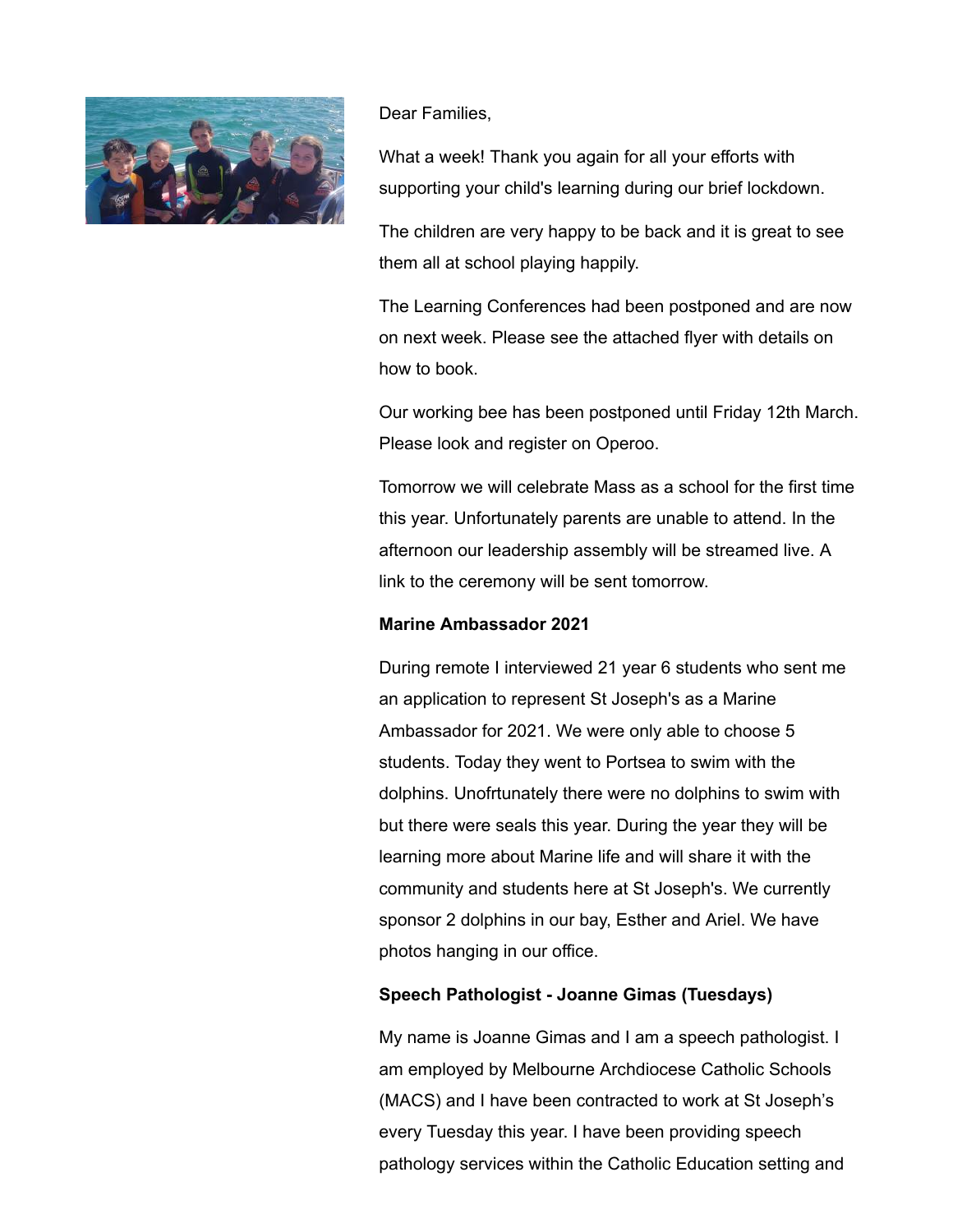the private sector for the past 20 years supporting school communities, children with communication difficulties and their families.

The role of a speech pathologist is to support people of all ages who have speech, oral language and communication difficulties. These skills are especially important for student wellbeing, behaviour and social relationships. They also support students to understand what is being taught in the classroom, to express their ideas and work with others. Oral language skills (e.g. Understanding others and putting ideas into words and sentences) in particular are essential for supporting the development of children's early literacy skills (learning to read and write).

Schools, families, and speech pathologists can work together to support the speech, language and communication skills of students. This collaboration is essential for developing student's skills and learning.

There are different ways speech pathologists can work together with families and schools and this may change over time depending on the student's needs and the school's needs. This year my role as a speech pathologist working at St Joseph's may include:

- Supporting students with speech difficulties (saying sounds in words so people can understand what is being said).

Work alongside teachers to complete screeners/assessments to evaluate and monitor student outcomes.

Working collaboratively with teachers to develop and embed oral language in the curriculum to support literacy outcomes.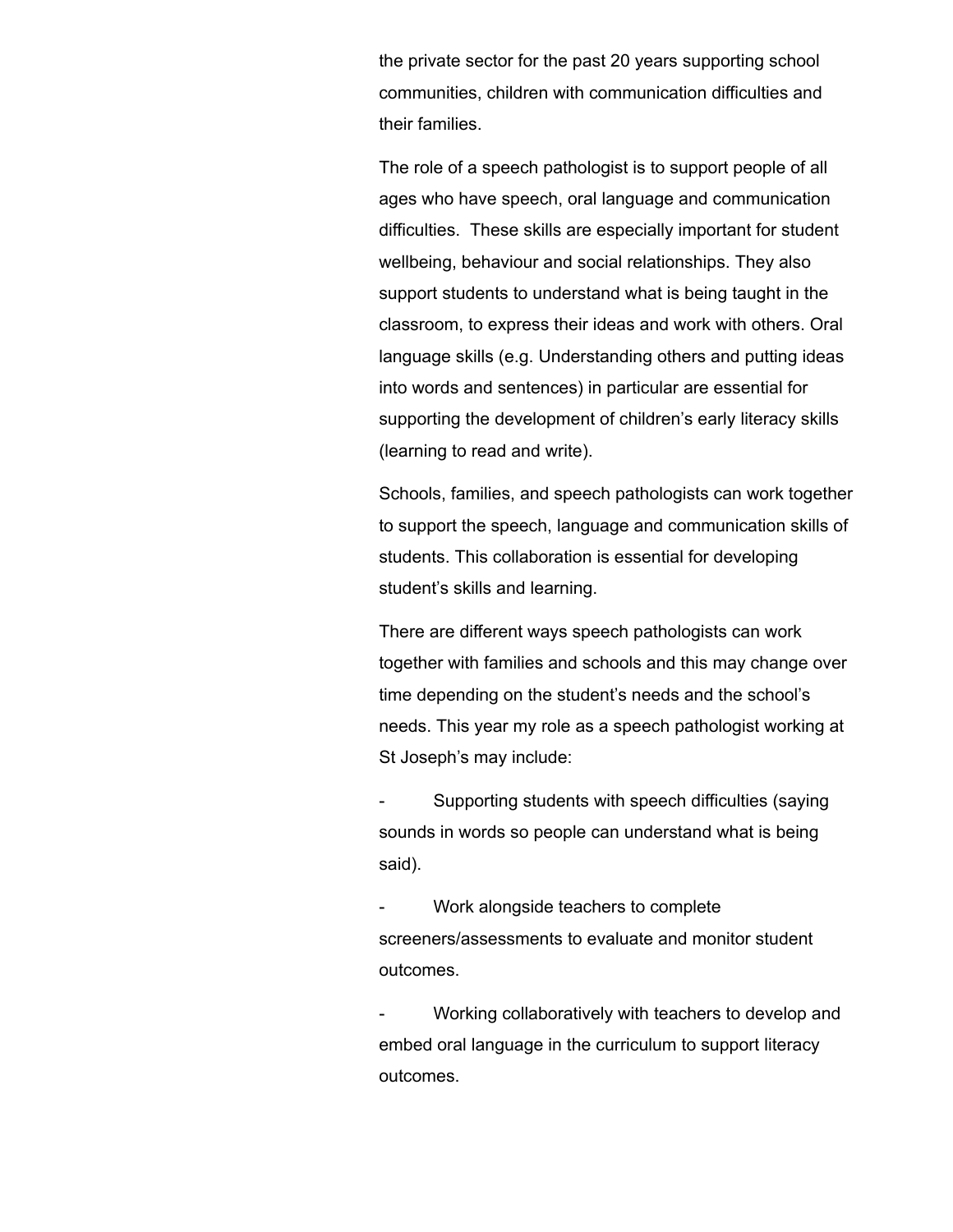Working collaboratively with teachers to develop appropriate and specific goals for personalised learning plans (PLP).

Working collaboratively with teachers to assist students that require additional support to access and participate in curriculum (such as providing whole class and small group adjustments).

- Providing professional development and support for teachers regarding the links between literacy, oral language and learning.

Please contact Gavan O'Donnell, Principal St Joseph's Chelsea, if you have any questions or require any information. I look forward to joining this wonderful school community and to be working in partnership with teachers to support all students.

#### References:

https://www.speechpathologyaustralia.org.au/SPAweb/Resour [ces\\_For\\_Speech\\_Pathologists/Speech\\_Pathology\\_in\\_Educati](https://www.speechpathologyaustralia.org.au/SPAweb/Resources_For_Speech_Pathologists/Speech_Pathology_in_Education/SPAweb/Resources_for_Speech_Pathologists/Speech%20Pathologists%20in%20Schools/Speech_Pathologists_in_Schools.aspx?hkey=f6a3b0ae-222f-491d-98a2-9df940018e1b) on/SPAweb/Resources\_for\_Speech\_Pathologists/Speech%2 0Pathologists%20in%20Schools/Speech\_Pathologists\_in\_Sc hools.aspx?hkey=f6a3b0ae-222f-491d-98a2-9df940018e1b

[https://education.nsw.gov.au/teaching-and-learning/disability](https://education.nsw.gov.au/teaching-and-learning/disability-learning-and-support/resources/working-together-to-support-students--speech--language-and-commu/stronger-together--family--school-and-speech-pathologist)learning-and-support/resources/working-together-to-supportstudents--speech--language-and-commu/stronger-together- family--school-and-speech-pathologist

Kindest Regards

Gavan O'Donnell

Principal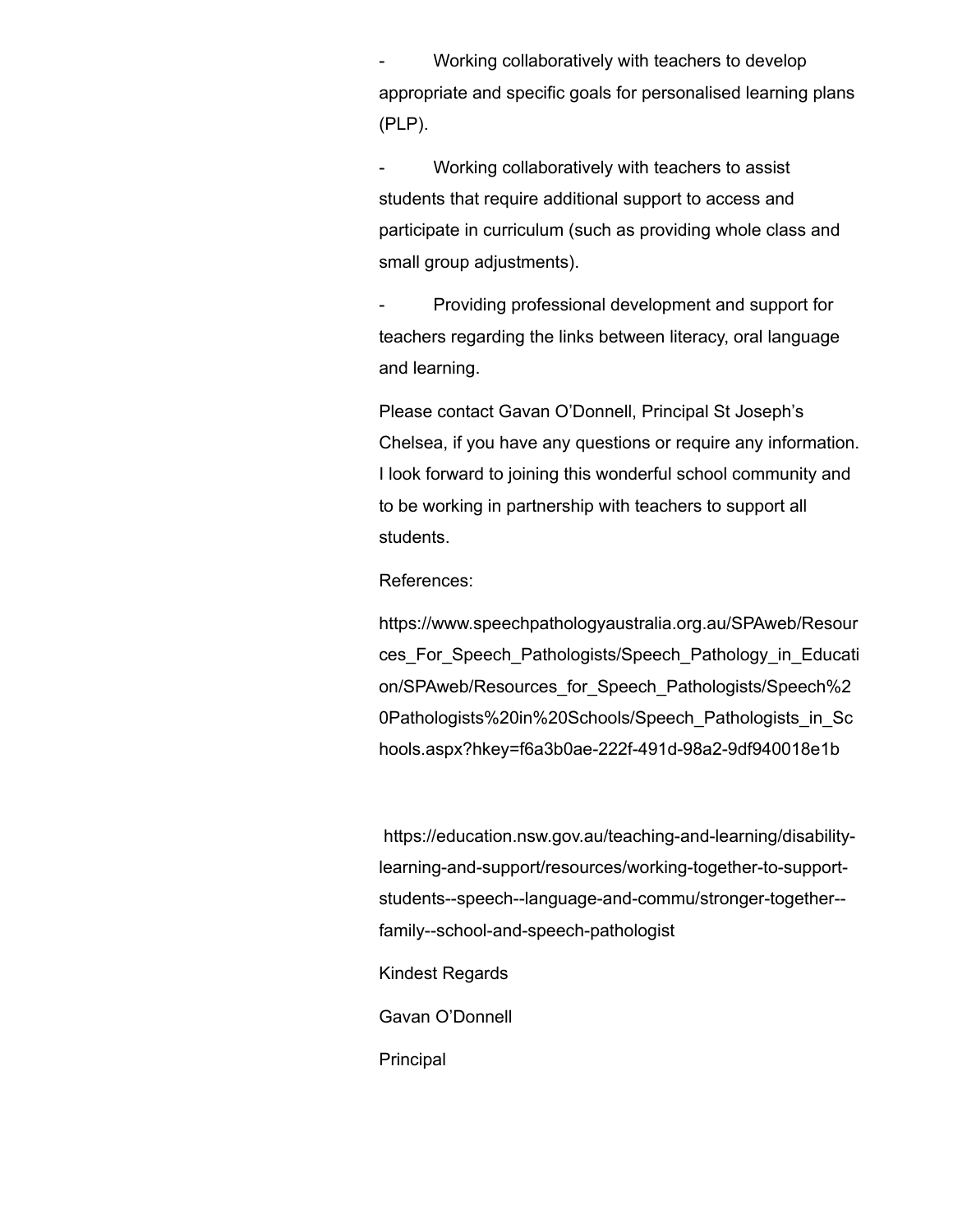

## **Learning Conferences rescheduled....**

Don't forget to book a time in that suits you. Students must be in attendance. If you would like to meet online please let your teacher know.

Prep - Yr 4 code uvjhq

Yr 5/6 code 8sce4

### **[Download](https://enewsletter.coralcommunities.com/download?file=/file_module/17667/file_download_17667_1154388388.pdf)**



### **Visual Arts News....**

" This week during remote learning the 1,2s responded enthusiastically to creating amazing creatures out of cans and lots of other materials they already had at home. The standard of work was impressive to say the least and the students should be proud of their resourcefulness and creativity in thinking outside the square to make some of these awesome characters. Next Monday, we will have classroom based art again and will be weaving sticks with different yarns to create a collaborative piece of garden furniture. This work will be reflective of the style and practices of Contemporary Indigenous Artist's Community weaving circles



# **Seven ways to be a positive influence on children and young people**

Justin Coulson

by Dr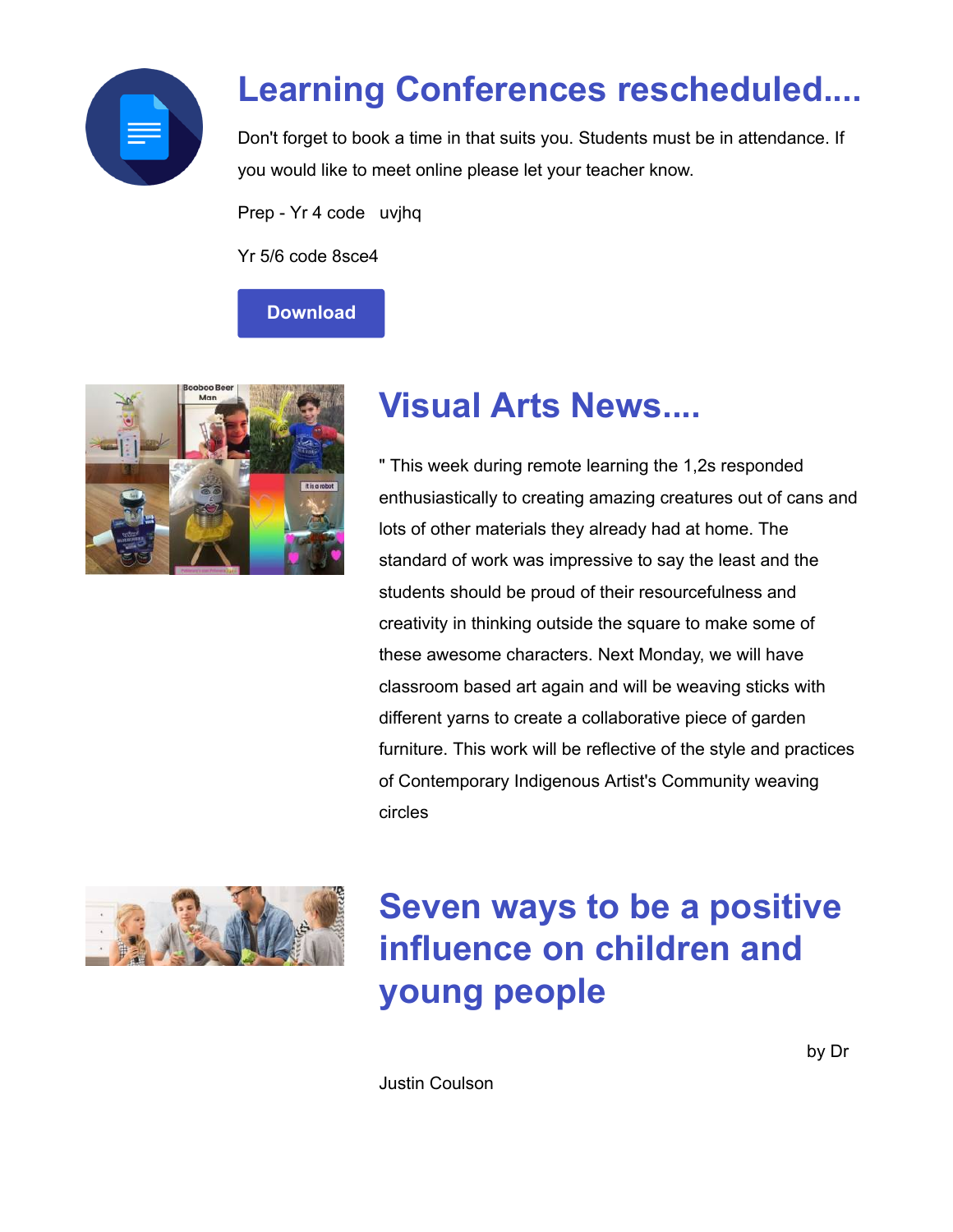Parents and teachers influence children most during their first twelve years of life. We have less influence over teens as they become increasingly independent and look to their peers for guidance and approval.

The following strategies will help ensure that you have a positive influence on children at any age.

#### 1.Be available

Nothing says "You matter" more than a busy parent giving a child undivided attention. Research has established that children whose parents are emotionally present for their kids have better social, academic, and wellbeing outcomes than those whose parents aren't available.

#### 2. Be warm

Sometimes we can forget that our children are people too – particularly when they're irritable, tired and obnoxious. By responding to kids warmly (even when you don't feel like it), you show that you value them as people. A gentle touch, a smile, or soft words bring warmth to a relationship, and increase the likelihood that you'll be listened to and be a positive influence on their lives.

#### 3. Listen, but don't fix

Parents can fix sore knees, broken hearts, messy friendships, and even some difficult homework projects. But kids generally don't need adults to fix them. They just want us to 'get' what they're going through. When you see the world through their eyes, you are more understanding – and more likely to be listened to when they need us.

#### 4. Set limits

Nothing says "I love you" more than a firm and clear "No!" from mum or dad.

"No, you can't say that to your sister. How can you make things right?"

"No, it's not ok for you to stay out until midnight. You're 14."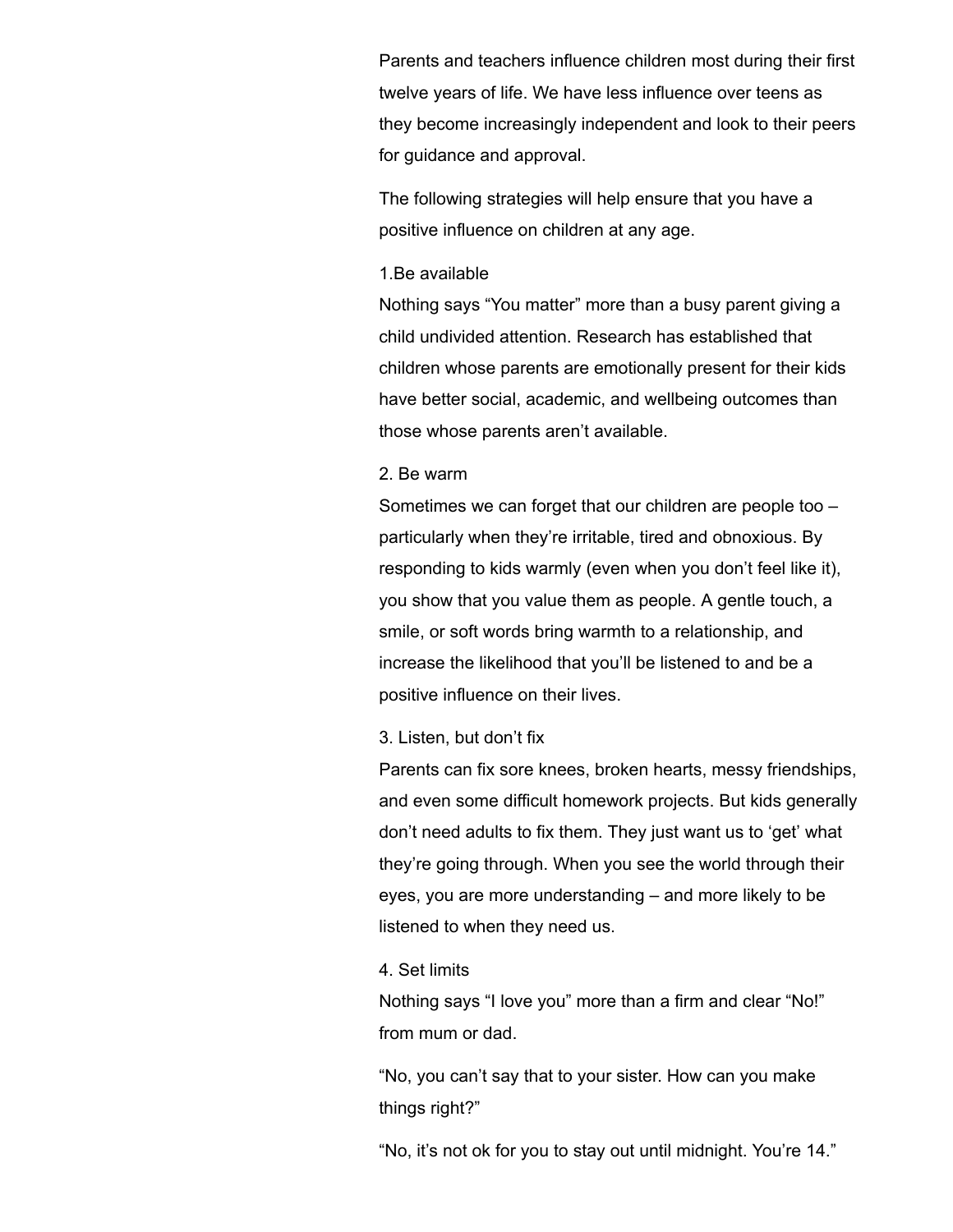"No, I don't feel right about you having your smartphone/tablet/laptop in your bedroom. Ever!"

Children and young people will often argue with you, but setting limits means that you are having a positive influence on your children. The trick is to not become too authoritarian or you'll simply drive unwanted behaviour underground.

#### 5. Play

Playing games and laughing together binds us close to our kids. Through play you build a relationship of trust with that facilitates our ongoing positive influence.

#### 6. Be grateful

Grateful people are happier, healthier, have better relationships, sleep better, have more income, are less materialistic, achieve better academic outcomes and are more energetic. By being grateful you'll be a positive influence in the lives of your children. Say thanks often – and mean it.

#### 7. Love them and show it every day

We're always correcting our kids or telling them what to do. Pick this up, put that away, get off the computer, pack your bag, tidy up your room, and so on… and that's before 7.30 in the morning! Our ratio of negative to positive statements can often be the wrong way round. So find opportunities to tell your kids such things as:

- "You really make a positive difference around here."
- "I am amazed at the exceptional effort you make at..."
- "I love you no matter what."

Your time with kids is short. By setting a positive example, you can be a positive and lasting influence in your children's lives.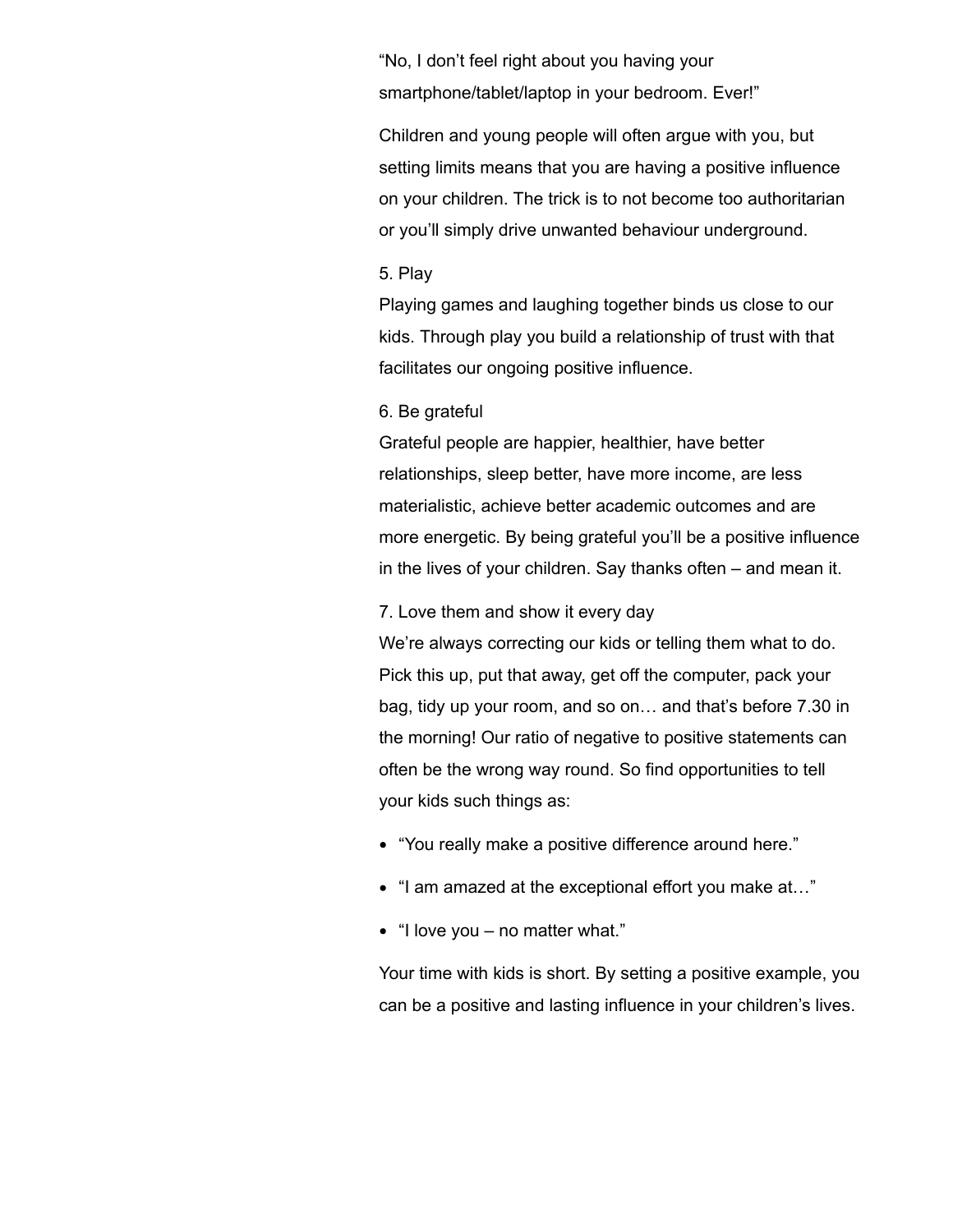

# **Woman of the Year Award Nominees**

The annual Kingston Woman of the Year Award celebrates the outstanding contribution that women in Kingston make to industry, community, and society.

Nominees of this award are women who are leaders in their field, who inspire others and who make a difference to our community through their exceptional professional or personal achievements. Award winners are announced each year at Kingston's International Women's Day ceremony in March.

### **[Download](https://enewsletter.coralcommunities.com/download?file=/file_module/17667/file_download_17667_785341867.pdf)**



### **Dad's Footy Match vs St Louis**

Dear Mums and Dads,

St Joseph's School in conjunction with neighbouring Schools is again embarking on its annual Dads day football match against St Louis Aspendale.

The dads from both St Josephs and St Louis will embark on a day of fun in footy as we seek to turn back the clock and enjoy a light-hearted (modified rules like no tackling etc) football match.

The aim of the day is to use footy to bring dads together and get to know one another. This day will be used to strengthen our commitment to the community and embrace the society in which we choose to raise our children in.

The only pre-requisite for this day is a jovial and friendly attitude (serious competitors need not apply). We welcome all varying skill levels and participating efforts. Thus, ruling out any excuses for not joining in, in what has become a fun event for the entire family.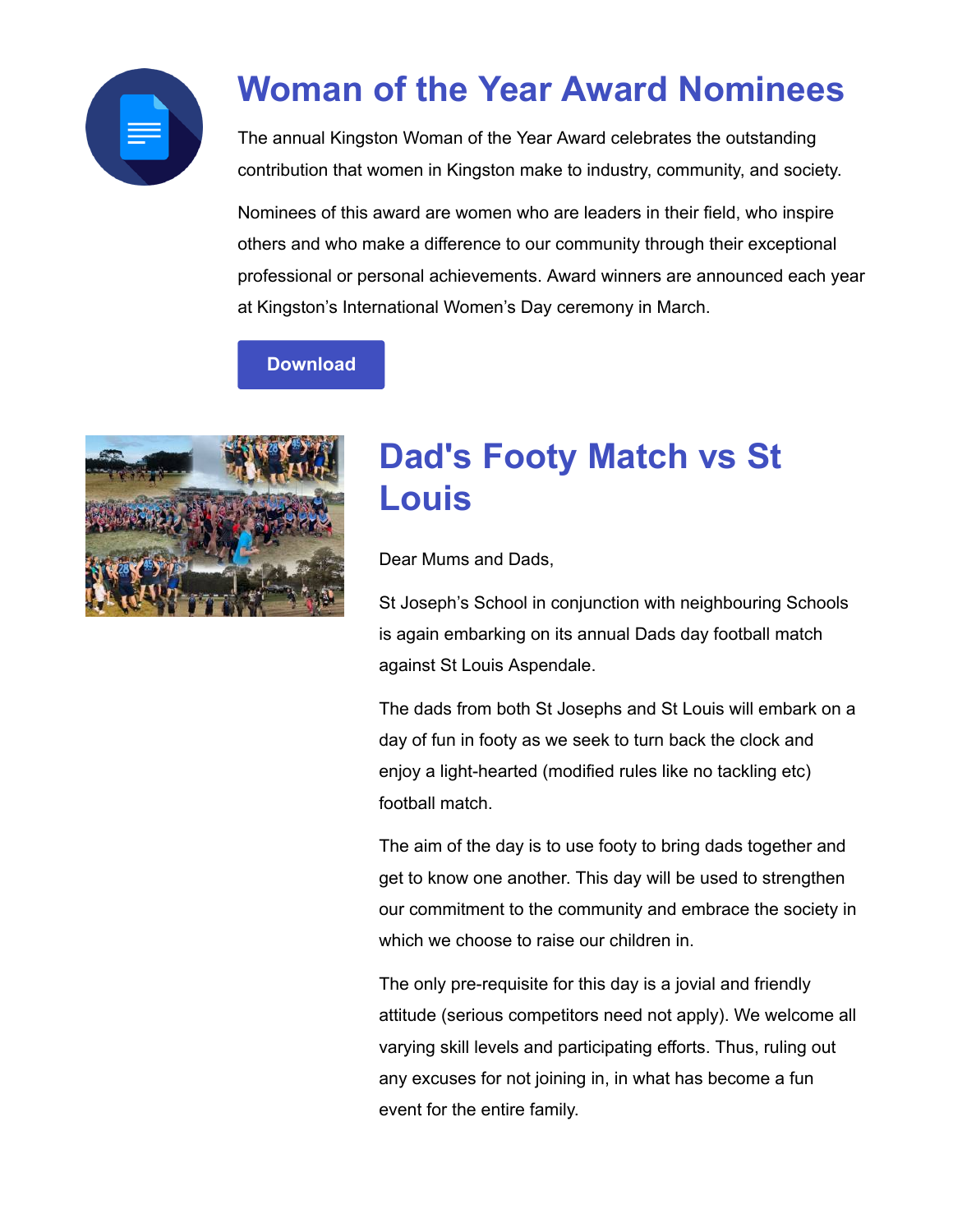This year we have a particular interest of getting the parents from grade one involved as COVID-19 meant that we were robbed of getting to know them last year and obviously the incumbent Prep parents of this year 2021. These new parents are the future of this whole event as eventually the current leaders of this match will step away as their kids grow older and we need to be continually be passing the baton along to ensure this day continues to grow, prosper, and build new relationships. So, for those who are only learning about this for the first time please understand that your involvement to this day and spreading the word makes a positive long lasting contribution to the community that you are a part of.

In the lead up to the day we will have training sessions which will mostly be about getting to know one and other and enjoying some cool refreshments post training. Training will take place at 6:00 PM (most likely) at the Chelsea Football club (still to be confirmed subject to ground availability) on the following dates:

- · 23/2/21
- · 16/3/21
- · 7/4/21
- · 28/4/21

The event of the football game is normally held in September to ensure all families can get down to the oval to cheer on their real hero's. However, this date is still to be finalised as we are also consulting with players about their availability and football ground acquisition.

There will be no limit put on the players as we can extend the bench or have multiple teams should numbers permit. At the end of the match, we will have a trophy presented by the winning Schools Principal and awards will be handed out to various players.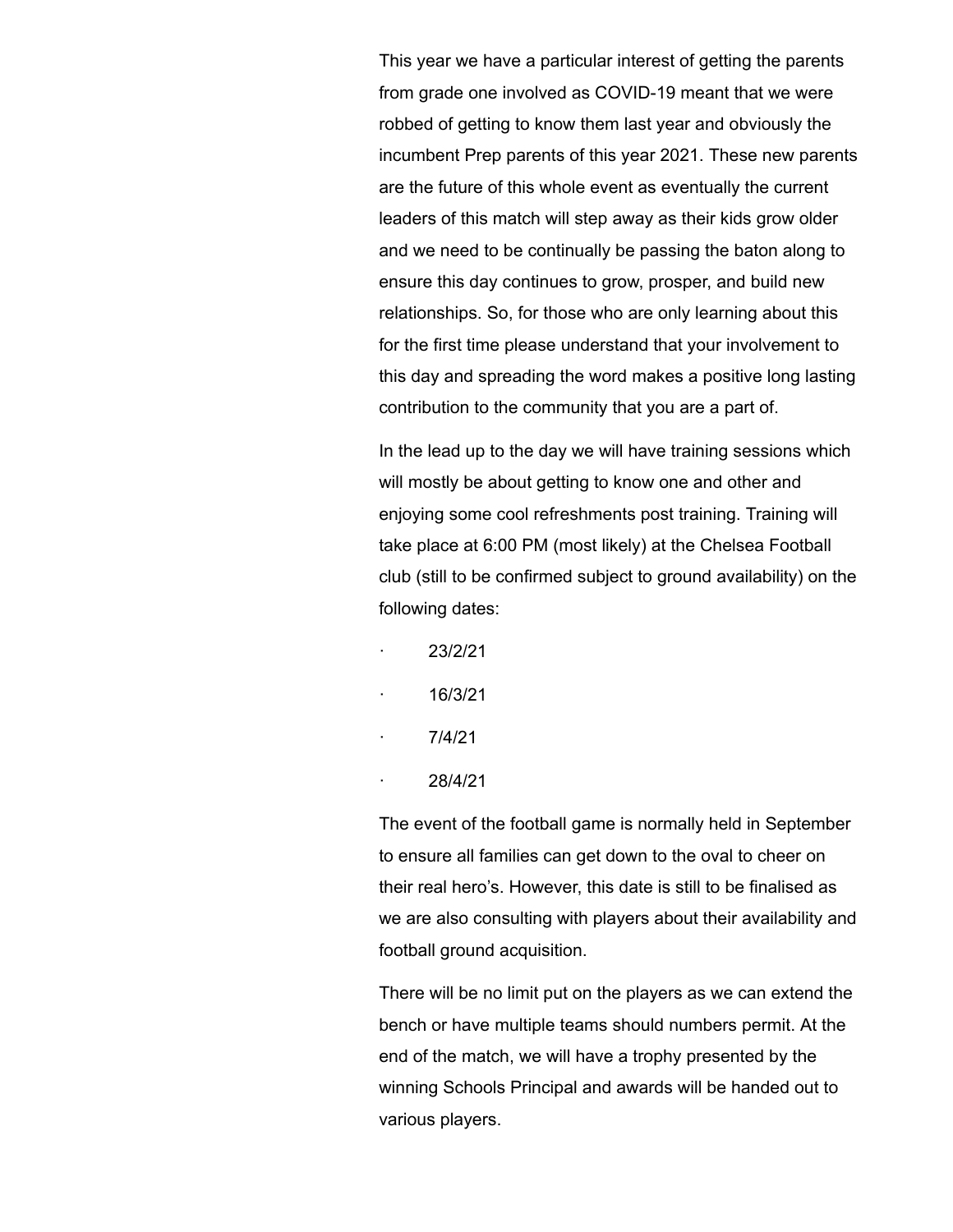On the day we will aim to provide trainers however we will need volunteers for field umpiring, goal umpiring, running water and cooking the BBQ and many other duties which will make this day one of the more enjoyable days of the year!!!

We need to stress that this day caters for all various age, skill and fitness levels. So, Mums and friends, if you know of a Dad who needs some encouragement please pass on our details (at the bottom of this page) and like an aggrieved wife who has asked his husband to mow the lawns for the last 3 months we will persist until they are on board for this fun day!!!

Other members that are available to be contacted for information about the day:

| <b>Rohan Anstey</b>            | 0402 327 511 |  |
|--------------------------------|--------------|--|
| <b>Trevor Clancy</b>           | 0405 109 321 |  |
| Martin O'Donnell               | 0407 666 116 |  |
| Reece Murphy                   | 0425 855 585 |  |
| Kind regards                   |              |  |
| Patrick Donnellan 0438 757 850 |              |  |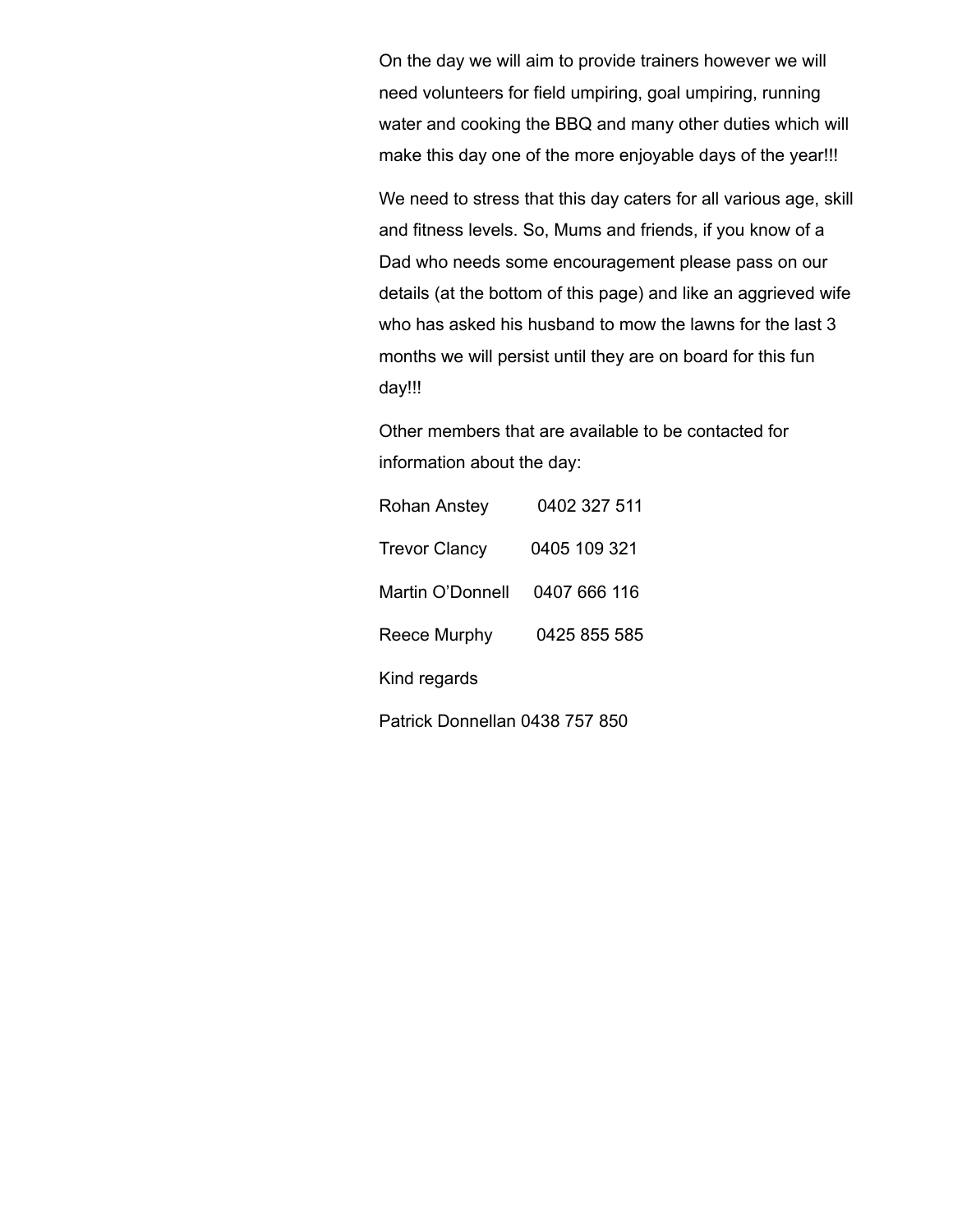

# **CSEF (Camps, Sports and Excursion Funding)**

If you hold a valid means-tested concession card or are a temporary foster parent, you may be eligible for CSEF. The allowance is paid to the school and receipted against your fee account to use towards expenses relating to camps, excursions or sporting activities for the benefit of your child.

If you applied for the CSEF at your child's school in 2020, you do not need to complete an application form in 2021 unless there has been a change in your family circumstances. You only need to complete an application form if any of the following changes have occurred:

\* new student enrolments; your child has started or changed schools in 2020 or you did not apply in 2020.

\* changed family circumstances; such as a change of custody, change of name, concession card number, or new siblings commencing at the school in 2021.

Application form is attached.

**[Download](https://enewsletter.coralcommunities.com/download?file=/file_module/17394/file_download_17394_3574211727.pdf)**

# **2021 Term Dates (red indicates additions/changes)**

| Thursday 18th Feb             | - Gym Yr $1/2$ & Prep                                        |
|-------------------------------|--------------------------------------------------------------|
| Friday 19th Feb               | - 12.15pm Opening of Year Mass (no parents), 2.30pm assembly |
| Learning Conferences Schedule |                                                              |
| Mon 22nd Feb                  | - Prep & Yr 3/4 Learning Conferences                         |
| Tues 23rd Feb                 | - Prep - Yr 6 Learning Conferences                           |
| Wed 24th Feb                  | - Yr 1-6 Learning Conferences                                |
| Thurs 25th Feb                | - Yr 3/4 Learning Conferences                                |
| Tuesday 23rd Feb              | - Gym Yr 5/6 & Yr 1/2, Reconciliation 1 7pm in Parish        |